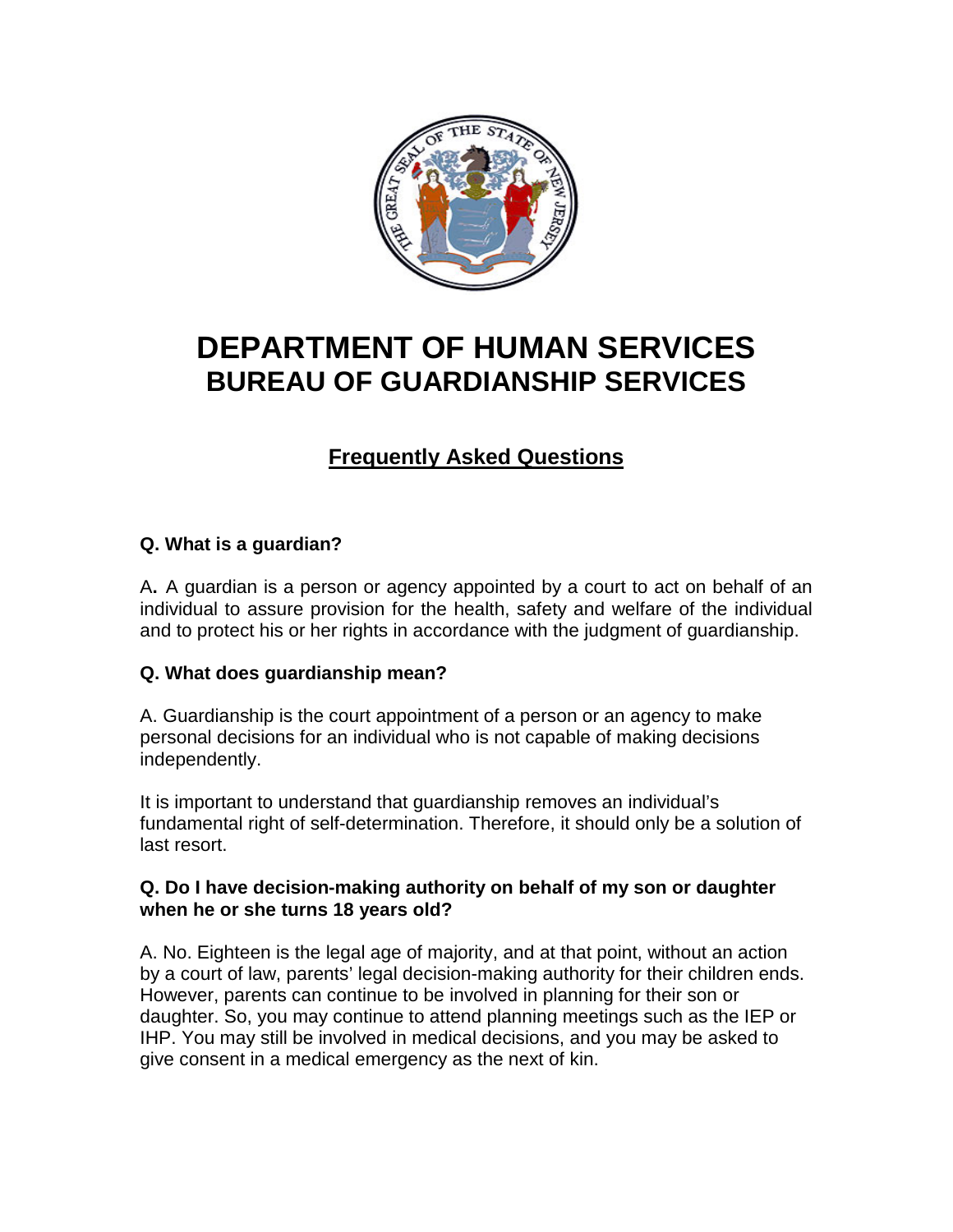#### **Q. Does everyone with a developmental disability need a guardian when they turn 18?**

A. No. This is a very individual question and would depend on individual circumstances. If your son or daughter still lives at home with you and has no serious chronic medical issues that involve frequent hospitalizations, there is no immediate need to pursue guardianship. However, if your son or daughter has legal issues that require an advocate to make sure he or she is represented, a guardian may be needed.

# **Q. Is there more than one type of guardianship?**

A. Yes, there are two types of guardianship: guardianship of the person and guardianship of property. A guardian can be appointed guardian of the person, guardian of the property or guardian of the person and property. It is generally not necessary to be guardian of the property unless the individual has assets in his or her name.

The Bureau of Guardianship Services, which is located at the Department of Human Services, only assists individuals and families with guardianship of the person. If a family believes it needs to pursue guardianship of the property because a large amount of money or property is involved, they will need to seek advice from a private attorney.

In addition, guardianship of the person can be either General or Limited.

- General Guardianship is appropriate for people who have been found incapable of making or expressing any decisions. This is sometimes referred to as 'plenary' guardianship.
- Limited Guardianship is appropriate for people who have been found capable of making and expressing some, but not all, decisions. The law identifies six areas for Limited Guardianship: residential, educational, medical, legal, vocational and financial. Of the six areas, BGS does not pursue a limited guardianship of the person for financial matters.

# **Q. Are there alternatives to guardianship?**

A. Yes. In New Jersey, an individual may appoint a Power of Attorney (POA) to make decisions on his or her behalf.

In order to appoint a POA, the individual with the disability must be able to understand on a basic level that he or she is appointing someone to make decisions on his or her behalf. In addition: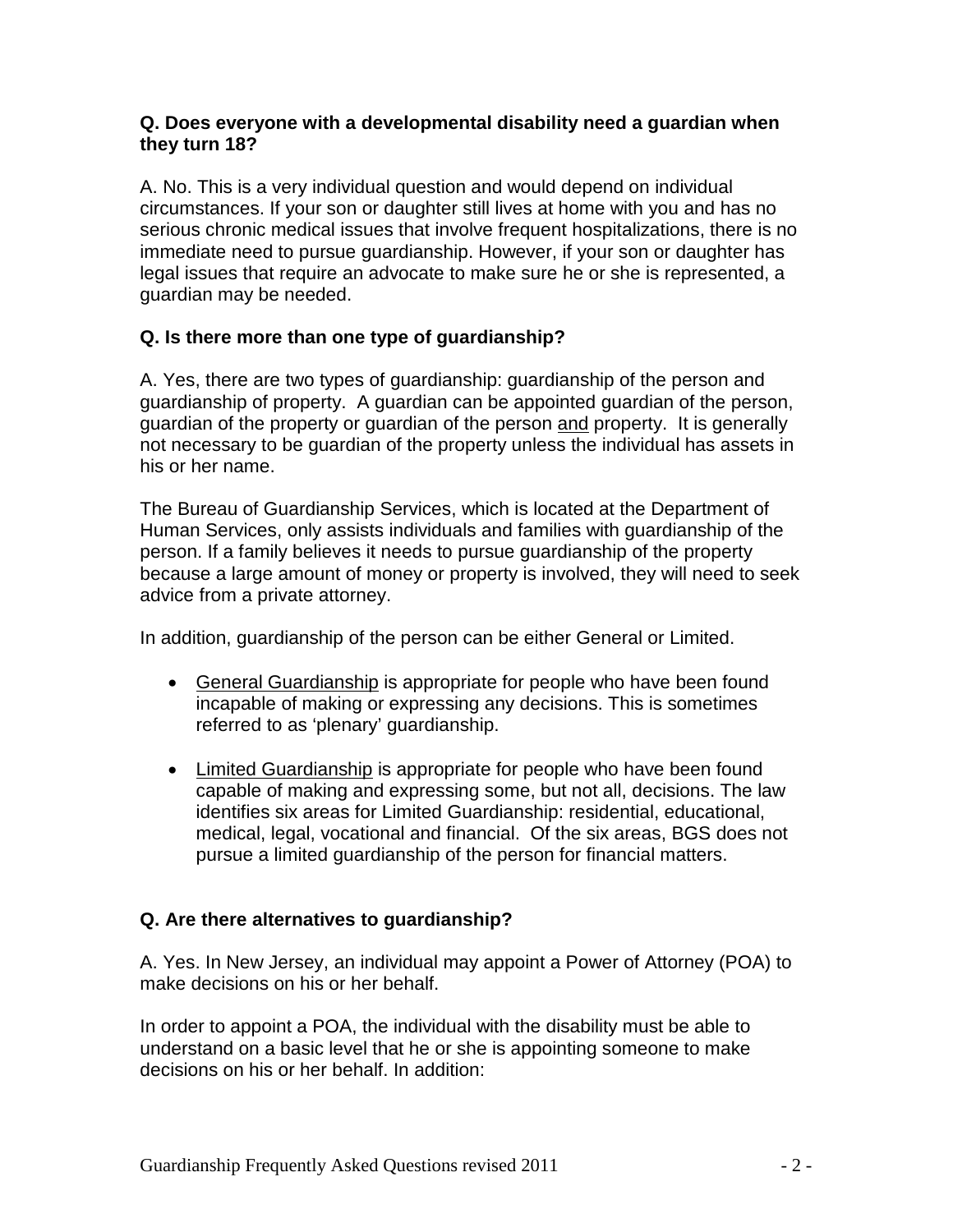- A person must be able to give consent
- A POA can cover person and/or property
- A POA can be revoked and/or changed at any time, based on changing needs
- A POA is significantly less costly than guardianship
- It is best to work through an attorney to establish POA

For additional information about this option, please visit the website of the Guardianship Association of New Jersey (GANJI ) at [http://www.ganji.org;](http://www.ganji.org/)

# **Q. If I want to pursue guardianship for my family member, how do I begin?**

All guardianship appointments require a Judgment rendered by a Superior Court judge. Families can pursue guardianship in three different ways: by representing themselves (*pro se*); through an attorney; or with the assistance of the Bureau of Guardianship Services (BGS) at the Department of Human Services.

**Families can pursue guardianship** *pro se***.** This is a great choice for families who can complete the process on their own, especially if the individual is not already under DDD Services.

- 1. Pro se means "without a petitioning attorney." The proposed guardian represents himself or herself in court.
- 2. The forms and instructions can be found at [www.judiciary.state.nj.us](http://www.judiciary.state.nj.us/) or by clicking here: [http://www.judiciary.state.nj.us/prose/10558.pdf.](http://www.judiciary.state.nj.us/prose/10558.pdf)
	- a. Click on "Represent myself in court.
	- b. Click on "How to file for guardianship of a developmentally disabled person."
	- c. This process eliminates the cost to hire an attorney to file the petition.
- 3. Remaining costs include court fees, guardianship assessments by a psychologist or physician, and the required court-appointed attorney to represent the individual.

**Families can hire an attorney**, at their own expense, to complete the entire process.

- 1. A relative or other interested party may choose to pursue appointment as guardian privately, at his or her own expense.
- 2. This is the only option if guardianship is to be of person and property.

#### **Families can request BGS** to process a guardianship petition.

- 1. There are approximately 4000 requests currently pending.
- 2. This process is for guardianship of the person only.
- 3. BGS is only able to assist individuals who receive services funded by the Division of Developmental Disabilities. Individuals must apply to DDD to receive an eligibility determination.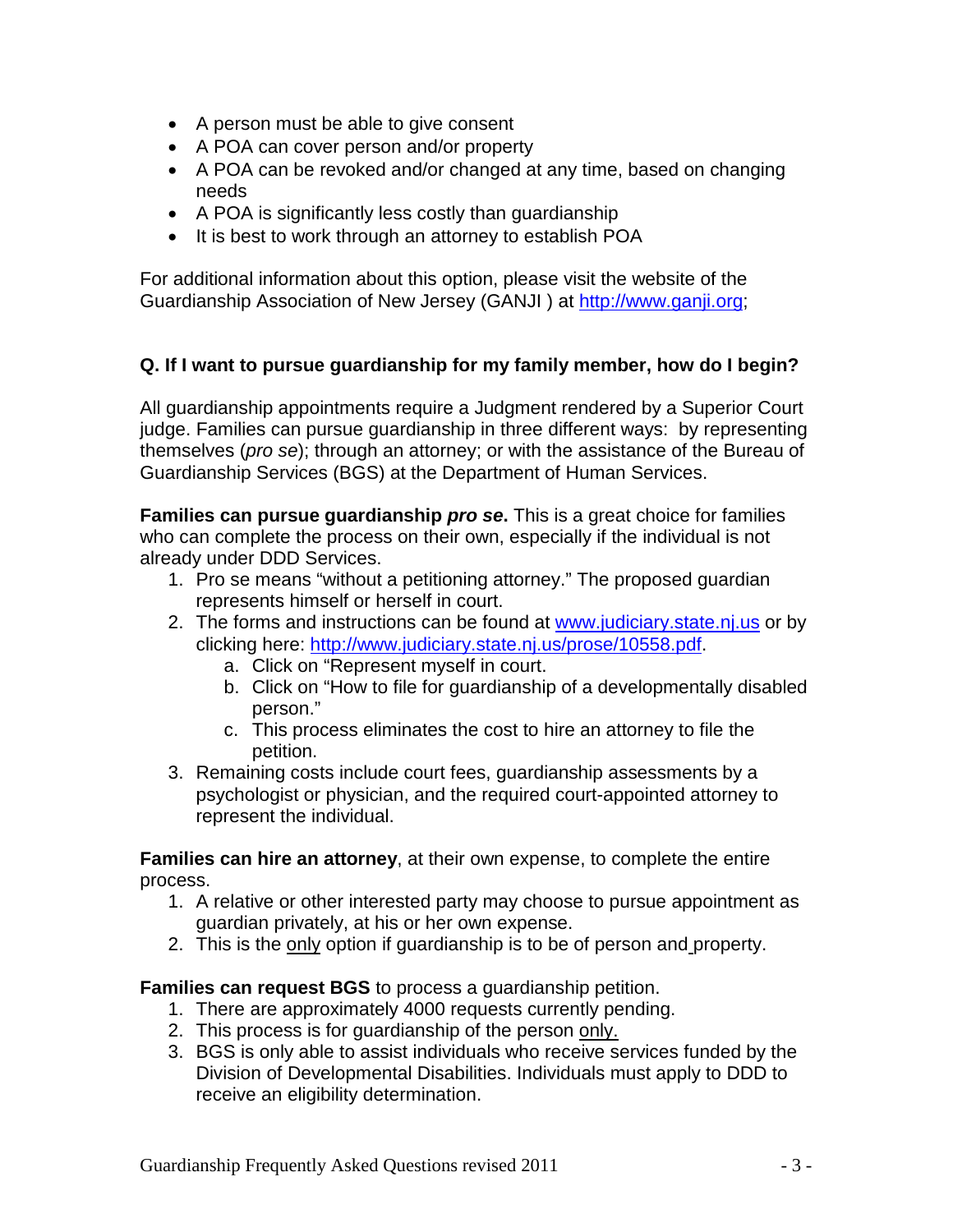# **Q. How will a judge know about my child's ability to make decisions?**

A. All applications for guardianship require an up-to-date assessment from a psychologist, psychiatrist or medical doctor licensed in the State of New Jersey. The purpose of this assessment is to verify the need for a guardian and if so, whether General or Limited guardianship is required. Under general guardianship, the guardian makes decisions and gives consents related to all areas of a person's life. Limited guardianship applies only to certain areas specified by the court; these areas could include residential, vocational, legal, medical and educational. Additionally, financial decision making will be assessed if seeking guardianship of property.

#### **Q. Who can be a guardian?**

A. The guardian can be a family member, another interested person, or the Bureau of Guardianship Services, Department of Human Services.

#### **Q. Can more than one person be appointed as guardian?**

A. Yes. When more than one person is appointed as a guardian, it is called coguardianship. Co-guardians:

- have equal decision-making authority
- must be involved together in all decisions or consents needed for the individual
- should be limited to a reasonable number, generally three or less, to make sure decisions can be made on a timely basis
- must, like any single guardian, be appointed by the Superior Court, which is also the only entity that can modify or change the guardianship order.

#### **Q. After a guardian or co-guardians have been appointed, can additional guardians be added later?**

A. Yes. However, adding additional guardians requires going back to the court and requesting the change. In order to do this, the guardian or family would need to seek advice from an attorney. Given limited resources, the Bureau of Guardianship Services cannot process this type of request.

#### **Q. If a guardian is appointed, can a successor guardian be named in the guardian's will?**

A. Yes. However, this is not automatic just because it is in the will. Once the guardian dies, the request for appointment of a successor guardian must still be processed through the court.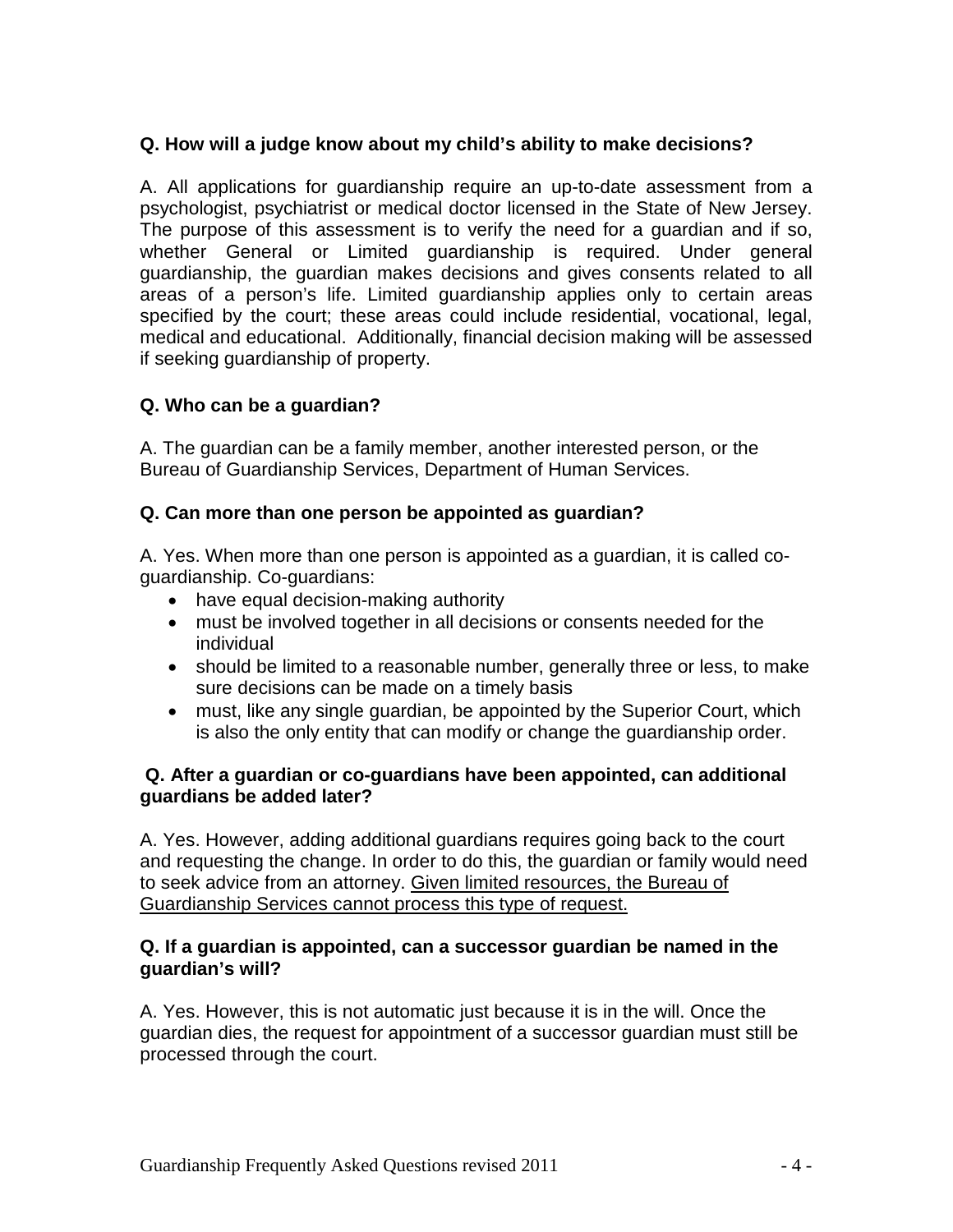#### **Q. What happens if the person named in the will does not want to serve as guardian?**

A. If the person named in the guardian's will does not want to succeed in that role, it will be necessary to find another person or agency that is willing to act as guardian. For this reason, it is important for guardians to be sure individuals named in their wills to be successor guardians continue to be willing to assume that role.

#### **Q. What happens if an appointed guardian passes away or is otherwise unable to continue as guardian?**

A. At that point, a substitute or successor guardian must be sought. This request will have to be petitioned through the court. If the Bureau of Guardianship Services pursues this option, an assessment for a continued need for a guardian will be completed. The next of kin will be asked if he or she wishes to become substitute guardian.

### **Q. How long does it take to complete the guardianship process through the Bureau of Guardianship Services?**

A. BGS maintains a waiting list of individuals who have requested assistance with guardianship. Currently, there are approximately 4,000 individuals on that list. The actual waiting list time is unavailable, but it is safe to say that it can be measured in years. Once an individual is reached and BGS begins working with him or her, the process takes approximately 8-12 months to complete. This includes receipt of the court Judgment.

# **Q. What is the process for pursuing guardianship?**

- 1. Identify a proposed guardian or co-guardians
- 2. Complete a psychological evaluation
- 3. Receive a court recommendation
- 4. File paperwork with the court
- 5. Conduct a hearing (if necessary)
- 6. Obtain a court judgment

#### **Q. If I pursue guardianship privately, can I receive any assistance from the Division of Developmental Disabilities?**

• Individuals who reside in a residential setting funded by DDD are required to contribute financially to the cost of their care; this is known as "Contribution to Care." When the family of such an individual pursues guardianship, the amount of the individual's Contribution to Care may be